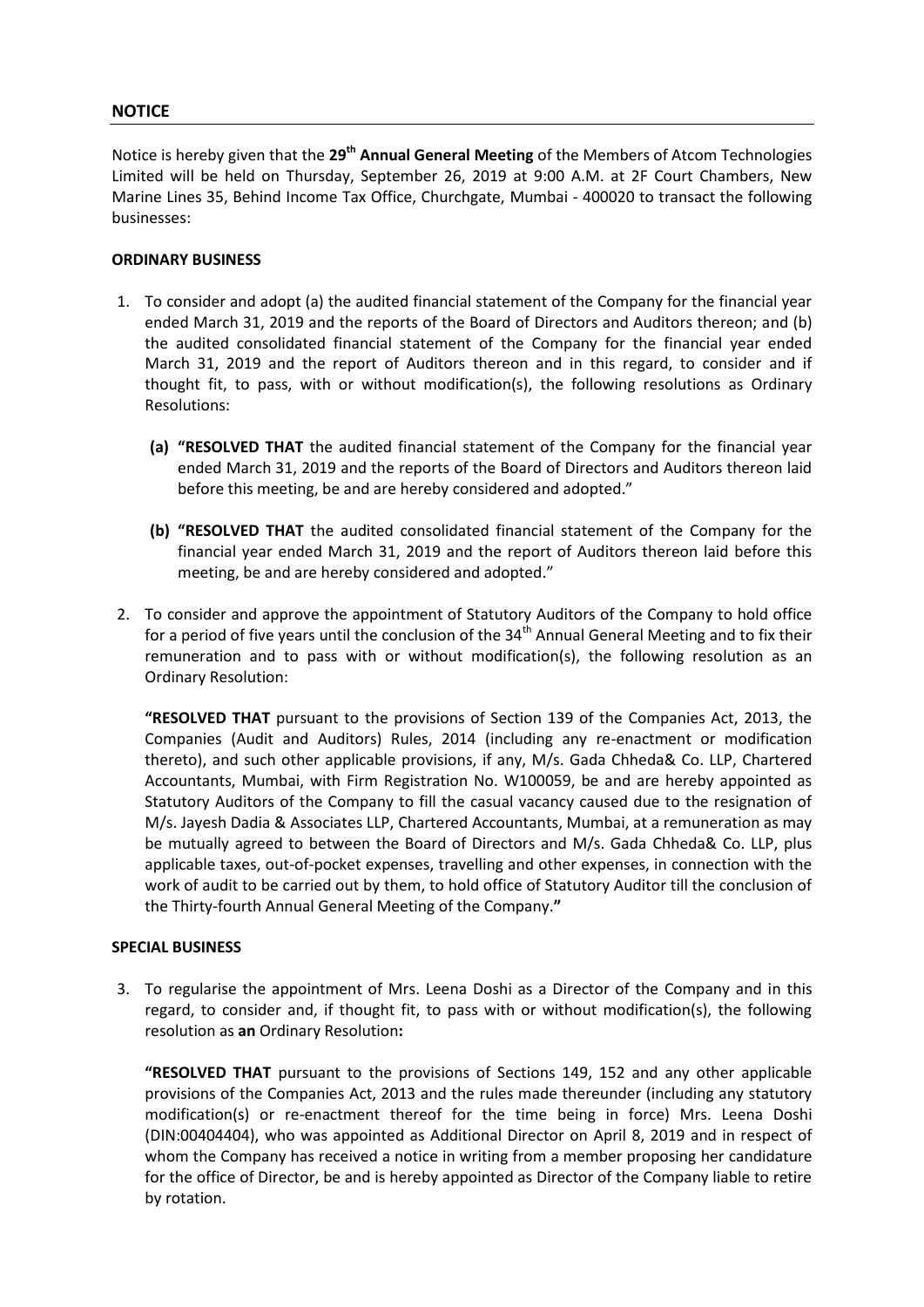**RESOLVED FURTHER THAT** Board of Directors of Company, be and are hereby authorized to do all acts, deeds, matters and things that may be necessary, proper, expedient or incidental thereto for the purpose of giving effect to the aforesaid resolution**."**

4. To appoint Mr. Vikram Doshi as a Managing Director and in this regard, to consider and if thought fit, to pass, with or without modification(s), the following resolution as a Special Resolution:

**"RESOLVED THAT** in accordance with the provisions of Sections 196, 197 and 203 read with Schedule V and other applicable provisions of the Companies Act, 2013 and the Companies (Appointment and Remuneration of Managerial Personnel) Rules, 2014 (including any statutory modification(s) or re-enactment(s) thereof, for the time being in force), approval of the members be and is hereby accorded to appoint Mr. Vikram Doshi (DIN: 00063455) as a Managing Director, for a period of 5 (five) years with effect from March 12, 2019 on the terms and conditions including remuneration as set out in the Statement annexed to the Notice, with liberty to the Board of Directors (hereinafter referred to as "the Board" which term shall include theNomination and Remuneration Committee of the Board) to alter and vary the terms and conditions of the said appointment and / or remuneration as it may deem fit;

**RESOLVED FURTHER THAT** the Board be and is hereby authorised to do all acts and take all such steps as may be necessary, proper or expedient to give effect to this resolution."

5. To consider, andif thought fit, to pass with or without modification(s), the following resolution as **an Ordinary Resolution:**

**"RESOLVED THAT** pursuant to the provisions of Sections 2(76), 184, 188, other applicable provisions, if any, of the Companies Act, 2013 read with the Companies (Meetings of the Board and Its Powers) Rules, 2014, (including any statutory modification(s) or re-enactment thereof for the time being in force) and provisions of SEBI (Listing Obligations and Disclosures Requirement) Regulations, 2015 as may applicable, the Leave and License Agreement entered with Hata Bevtech Private Limited, to provide premises situated at Unit III, Sr. No. 101/3, Daman Industrial Estate, Village - Kadaiya, Daman - 396 210, on lease for a period of five years from August 31, 2019 to August 31, 2024 or such extended time as the Board of Directors of the Company and Leasee mutually agreed, and on such other terms and conditions as mentioned in the said agreement, be and is hereby approved.

**RESOLVED FURTHER THAT** Board of Directors of Company, be and are hereby authorized to do all acts, deeds, matters and things that may be necessary, proper, expedient or incidental thereto for the purpose of giving effect to this resolution**."**

6. To consider, and if thought fit, to pass with or without modifications, the following resolution as a Special Resolution:

**"RESOLVED THAT** pursuant to Section 180(1)(c) and other applicable provisions, if any, of the Companies Act, 2013, as amended from time to time, the consent of the members of the Company be accorded to the Board of Directors of the Company, to borrow from time to time, any sum or sums of monies, which together with the monies already borrowed by the Company (apart from temporary loans obtained or to be obtained from the Company's bankers in the ordinary course of business), may exceed the aggregate of the paid-up capital of the Company and its free reserves, that is to say, reserves not set apart for any specific purpose, provided that the total outstanding amount so borrowed shall not at any time exceed the limit of INR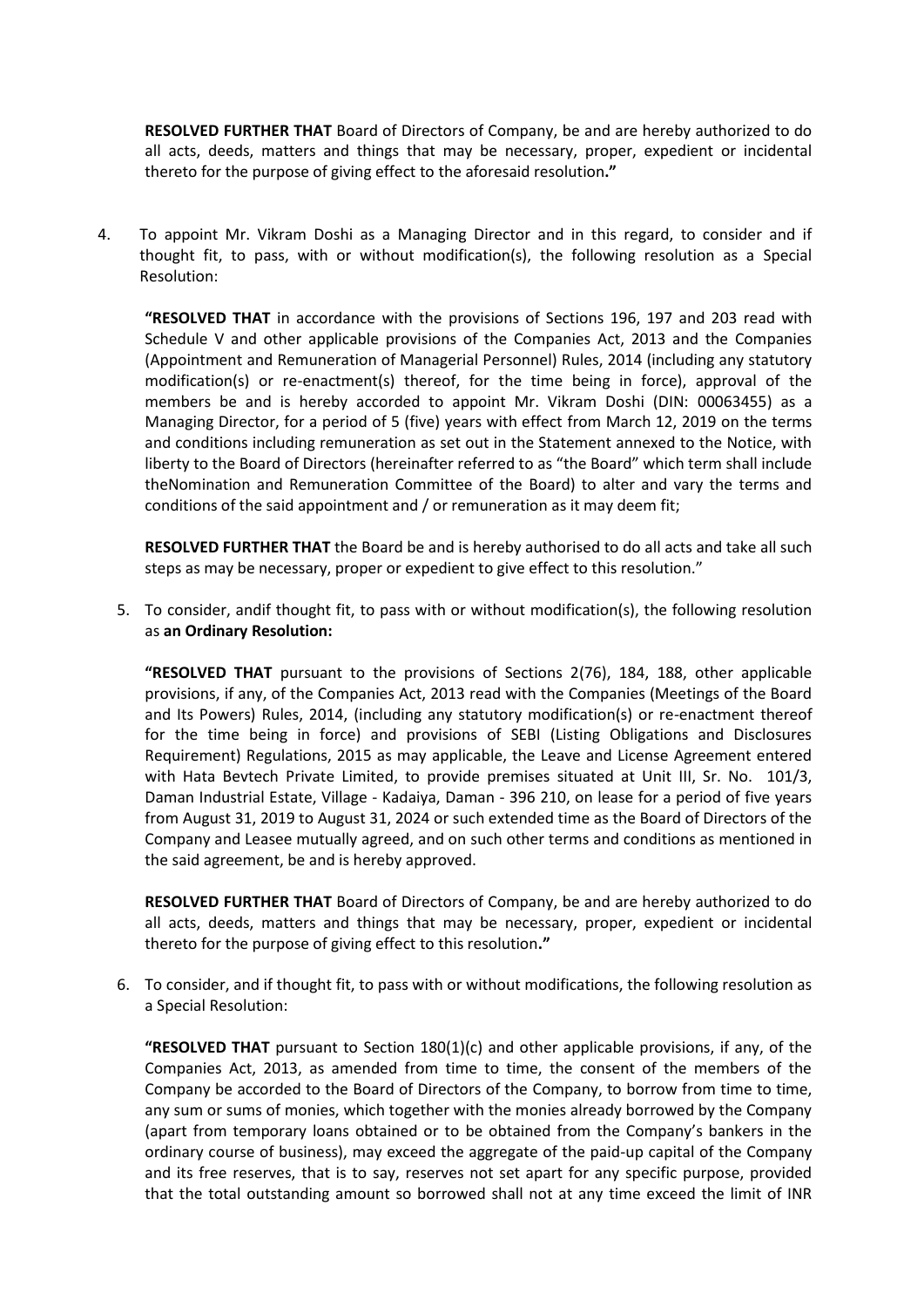500Crores(Indian Rupees Five Hundred Crores) (both funded and non-funded) at any one point of time.

**RESOLVED FURTHER THAT**the Board of Directors be and is hereby authorized to negotiate all the terms and conditions with the Bankers for availing the funded and non-funded limits from banks and/or any other financial institution (including guarantees facilities), determine the terms and conditions including fixing the rate of interest, tenure etc. for each borrowing and for such purpose, create and place fixed deposits as collateral, execute loan agreement, demand promissory notes, Pledge/ Hypothecation agreement, and other documents and deeds, receipts, acknowledgements and discharge in connection with the borrowings of the Company within the funded and non-funded borrowing limits as prescribed above.

**RESOLVED FURTHER THAT**the Board of Directors of the Company be and is hereby authorized to do all such acts deeds and things as may be necessary in this regard including but not limited to the delegation of powers to any director or committee of directors or any otherperson as it may deem fit subject to the provisions of the Companies Act, 2013.**"**

7. To consider, and if thought fit, to pass with or without modifications, the following resolution as a Special Resolution:

**"RESOLVED THAT** pursuant to the provisions of Section 186 and other applicable provisions of the Companies Act, 2013, if any, and in supersession of the earlier resolution passed with regard to investment activity of the Company, the consent of the Company be and is hereby accorded to the Board of Directors of the Company (hereinafter referred to as 'the Board', which term shall be deemed to include any Committee which the Board may have constituted or hereinafter constitute to exercise its powers including the powers conferred by this Resolution) to:

1. Make loans from time to time on such terms and conditions as it may deem expedient to any person or other bodies corporate;

2. give on behalf of any person, body corporate, any guarantee, or provide security in connection with a loan made by any other person to, or to any other person by any body corporate; and

3. acquire by way of subscription, purchase or otherwise the securities of any other body corporate,in excess of the limits prescribed under Section 186 of the Act up to an aggregate sum of INR 100 Crores(Indian Rupees One Hundred Crore only).

**RESOLVED FURTHER THAT**the Board of Directors of the Company be and is hereby authorized to do all such acts deeds and things as may be necessary in this regard including but not limited to the delegation of powers to any director or committee of directors or any otherperson as it may deem fit subject to the provisions of the Companies Act, 2013.**"**

By order of the Board of Directors

Date : August 12, 2019 **Vikram Doshi** Place : Mumbai *Managing Director*

Registered Office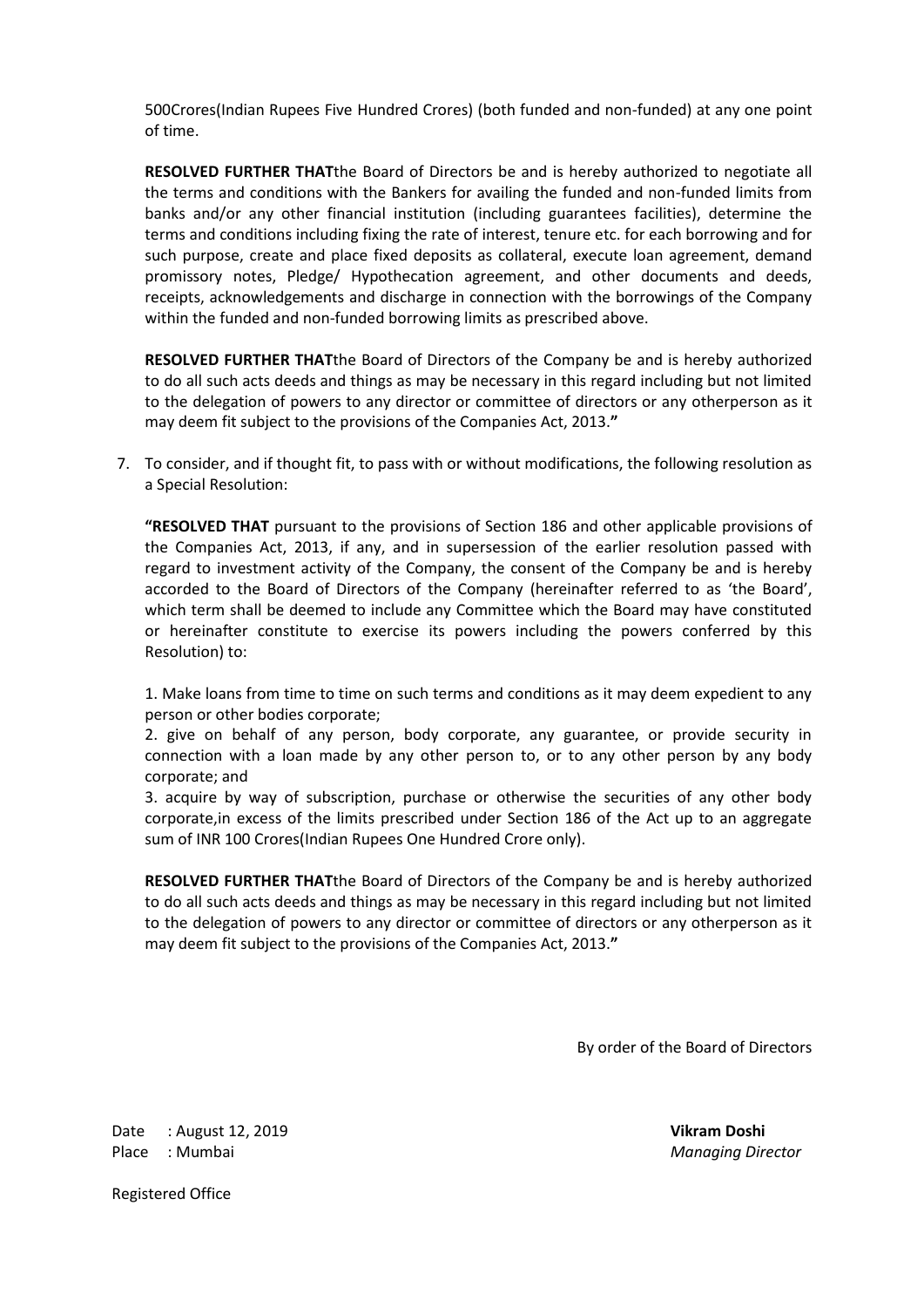2F Court Chambers,New Marine Lines 35, Behind Income Tax Office, Churchgate, Mumbai 400 020 CIN: L29299MH1989PLC054224 | Phone: +91 22 2200 7001 Email: atcomcs@gmail.com | Website: www.atcomtech.co.in NOTES

- 1. A Statement pursuant to Section 102(1) of the Companies Act, 2013 ("the Act"), relating to the Special Business to be transacted at the Annual General Meeting ("Meeting") is annexed hereto.
- 2. A member entitled to attend and vote at the Annual General Meeting is entitled to appoint a proxy to attend and vote on a poll instead of himself / herself and the proxy need not be a member of the Company. The instrument appointing the proxy should, however, be deposited at the registered office of the Company not less than forty-eight hours before the commencement of the Annual General Meeting.

A person can act as a proxy on behalf of members not exceeding fifty and holding in the aggregate not more than ten percent of the total share capital of the Company carrying voting rights. A member holding more than ten percent of the total share capital of the Company carrying voting rights may appoint a single person as proxy and such person shall not act as a proxy for any other person or shareholder. The holder of proxy shall prove his identity at the time of attending the Annual General Meeting. Attendance Slip, Proxy Form and the Route Map of the venue of the Meeting are annexed hereto.

- 3. Corporate members intending to send their authorized representatives to attend the meeting are requested to send certified copy of Board Resolution or other governing body authorizing their representatives to attend and vote on their behalf at the meeting.
- 4. Members / proxies / authorized representatives should bring their copy of the Annual Report and Accounts along with duly filled Attendance Slip enclosed herewith to attend the Meeting.
- 5. Members who hold shares in dematerialized form are requested to write their DP ID and Client ID Numbers and those who hold shares in Physical form are requested to write their Folio Number in the Attendance Slip for attending the Meeting.
- 6. In case of joint holders attending the Meeting, only such joint holder who is higher in the order of Names will be entitled to vote.
- 7. The Register of Directors and Key Managerial Personnel and their shareholding, maintained under Section 170 of the Companies Act, 2013 ('the Act') and the Register of Contracts or Arrangements in which Directors are interested, maintained under Section 189 of the Act, will be available for inspection by the members at the Annual General Meeting.
- 8. The Register of Beneficial Owners, Register of Members and Share Transfer Books of the Company shall remain closed from Thursday, September 19, 2019 to Thursday, September 26, 2019 (both days inclusive) for the purpose of 29<sup>th</sup> Annual General Meeting.
- 9. The Annual Report 2018-19, the Notice of the 29<sup>th</sup> Annual General Meeting and instructions for e-voting, along with the attendance slip and proxy form, are being sent by electronic mode to members whose email addresses are registered with the Company / depository participant(s), unless a member has requested for a physical copy of the documents. For members who have not registered their email addresses, physical copies are being sent by the permitted mode.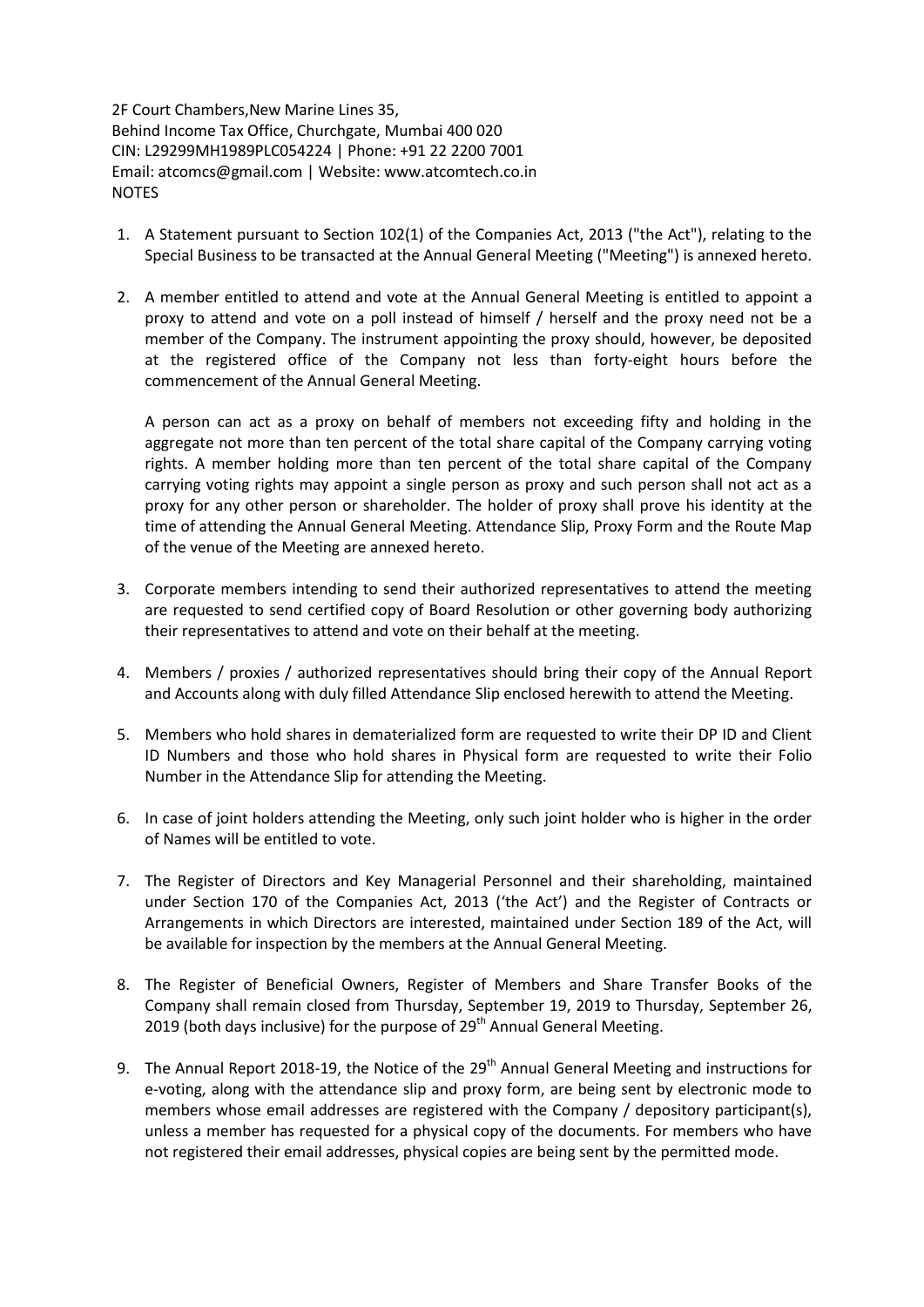- 10. Mrs. Leena Doshi is interested in the Ordinary Resolution set out at Item No. 3 of the Notice with regard to her appointment. Except Mrs. Leena Doshi and Mr. Vikram Doshi and their relatives, none of the Directors and Key Managerial Personnel of the Company and their respective relatives are, in any way, concerned or interested, in the Resolution set out at Item No. 3 of this Notice.
- 11. Mr. Vikram Doshi is interested in the Ordinary Resolution set out at Item No. 4 of the Notice with regard to his appointment as Managing Director. Except Mr. Vikram Doshi and Mrs. Leena Doshi and their relatives, none of the Directors and Key Managerial Personnel of the Company and their respective relatives are, in any way, concerned or interested, in the Resolution set out at Item No. 4 of this Notice.
- 12. The Securities and Exchange Board of India (SEBI) has mandated the submission of Permanent Account Number (PAN) by every participant in securities market. Members holding shares in physical form can submit their PAN details to Bigshare Services Private Limited.
- 13. As per Section 72 of the Act, the facility for making nomination is available for the Members in respect of the shares held by them. Members who have not yet registered their nomination are requested to register the same by submitting Form No. SH-13. Members holding shares in physical form may submit the same to Bigshare Services Private Limited. Members holding shares in electronic form may submit the same to their respective depository participant.
- 14. All documents referred to in the accompanying notice and explanatory statement are open for inspection at the registered office of the Company on all working days, except Saturday between 11:00a.m. to 01:00p.m. prior to the date of  $29<sup>th</sup>$  Annual General Meeting of the Company.Prior intimation to the company by any member wishing to visit and inspect these documents is necessary.
- 15. Any member desiring any clarification/explanation in respect of the information given in this annual report is requested to submit query to the company at least 10 days in advance before the meeting so as to enable the management to keep information ready.
- 16. SEBI has decided that securities of listed companies can be transferred only in dematerialised form from  $31<sup>st</sup>$  March 2019. In view of the above and to avail various benefits of dematerialisation, members are advised to dematerialise shares held by them in physical form.
- 17. To support the 'Green Initiative', Members who have not registered their e-mail addresses are requested to register the same with DPs or RTA of the Company.
- 18. Additional Information, pursuant to Regulation 36 read with Schedule V of the Securities and Exchange Board of India (Listing Obligations and Disclosure Requirements) Regulations, 2015, in respect of the directors seeking appointment / reappointment at the AGM, forms part of the Notice.
- 19. In compliance with the provisions of Section 108 of the Companies Act, 2013 read with Rule 20 of the Companies (Management and Administration) Rules, 2014, as amended from time to time, and Regulation 44 of Securities and Exchange Board of India (Listing Obligations and Disclosure Requirements) Regulations, 2015, the Members are provided with the facility to cast their vote electronically, through the e-voting services provided by NSDL, on all the resolutions set forth in this Notice. The instructions for e-voting are annexed to the Notice. Resolution(s) passed by Members through e-voting is/are deemed to have been passed as if they have been passed at the AGM. The Board has appointed Kushla Rawat& Associates, Practicing Company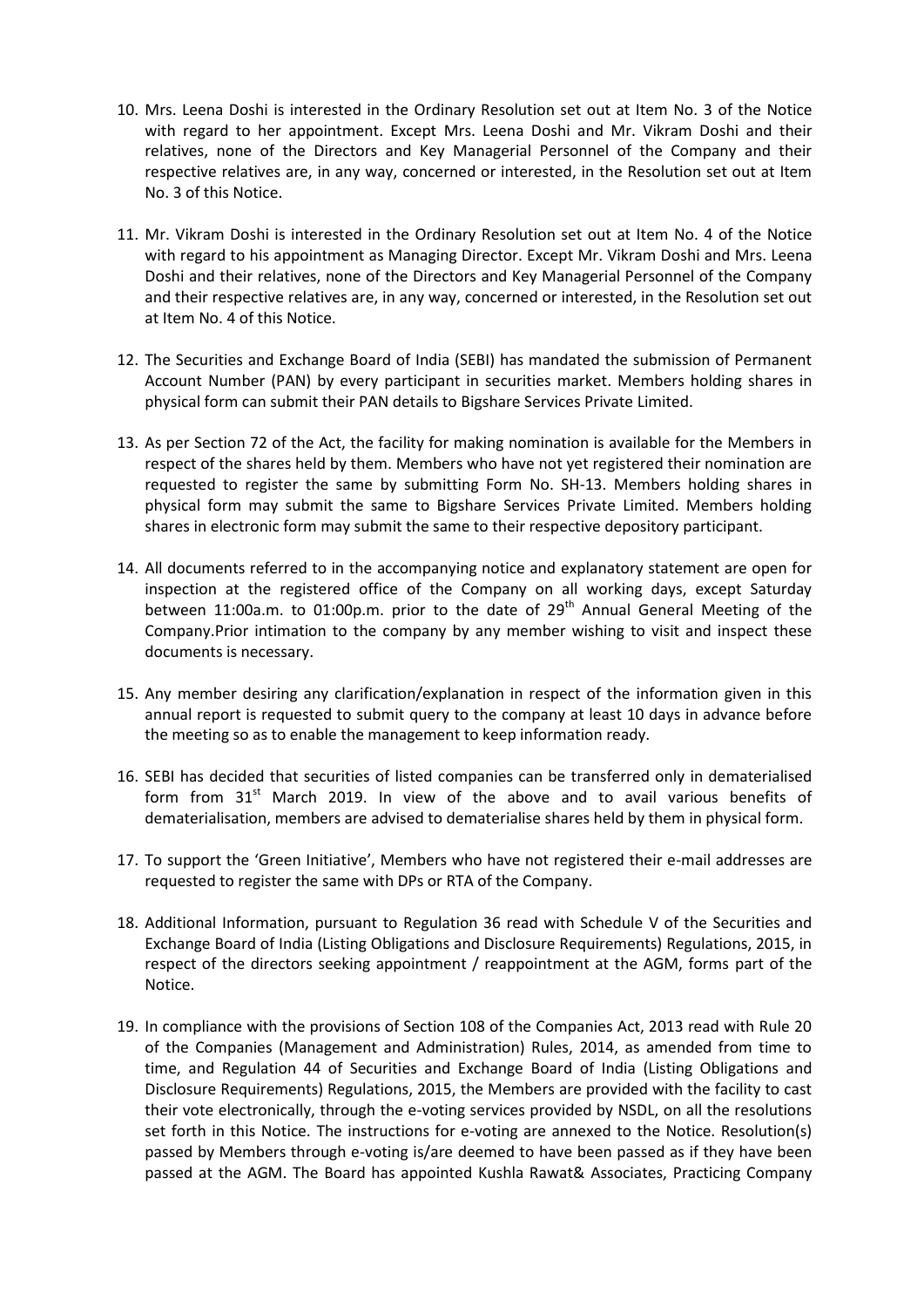Secretaries, as the Scrutinizers to scrutinize the e-voting / ballot process in a fair and transparent manner.

- 20. The e-voting period commences on Monday, September 23, 2019 at 9:00 a.m. and ends on Wednesday, September 25, 2019 at 5:00 p.m. During this period, members of the Company holding shares either in physical form or in dematerialized form, as on the Cut-off date i.e. September 19, 2019, may cast their vote electronically. The members will not be able to cast their vote electronically beyond the date and time mentioned above and the e-voting module will be disabled by NSDL for voting thereafter. The voting rights of the members shall be in proportion to their share in the paid-up equity share capital of the Company as on the Cut-off date i.e. September 19, 2019. Once the vote on a resolution is cast by the member, he/she shall not be allowed to change it subsequently or cast the vote again.
- 21. The facility for voting through ballot papers will also be made available at the AGM and the members attending the AGM who have not already cast their votes by remote e-voting shall be able to exercise their right at the AGM through ballot process. The Members who have cast their votes by remote e-voting prior to the AGM may attend the AGM but shall not be entitled to cast their votes again.
- 22. If Members are opting for remote e-voting, they shall not vote by poll paper and vice versa. However, in case Members cast their vote both by poll paper and by remote e-voting, then voting done through remote e-voting shall prevail and voting done by poll paper will be treated as invalid.
- 23. The Scrutinizers shall immediately after the conclusion of the voting at the meeting, first count the votes of the valid poll paper cast at the 29<sup>th</sup> Annual General Meeting. They shall then proceed to unblock the votes cast through remote e-voting in the presence of at least two witnesses not in the employment of the Company. The Scrutinizers thereafter shall submit their report to the Chairperson after completion of their scrutiny. The result of the voting will be announced within forty-eight hours of the conclusion of the  $29<sup>th</sup>$  Annual General Meeting at the Registered Office of the Company.
- 24. The results declared along with the Scrutinizer's report shall be placed on the Company's website www.atcomtech.co.in and on the website of NSDL and shall also be intimated to the BSE Limited and National Stock Exchange of India Limited where shares of the Company are listed.
- 25. The prominent landmark near the venue is Income Tax Office (ChurchgateRailway Station).
- 26. A detailed list of instructions for e-voting is annexed to this Notice.

By order of the Board of Directors

Date : August 12, 2019 **Vikram Doshi** Place : Mumbai *Managing Director*

Registered Office 2F Court Chambers, New Marine Lines 35, Behind Income Tax Office, Churchgate, Mumbai 400 020 CIN: L29299MH1989PLC054224 | Phone: +91 22 2200 7001 Email: atcomcs@gmail.com | Website: www.atcomtech.co.in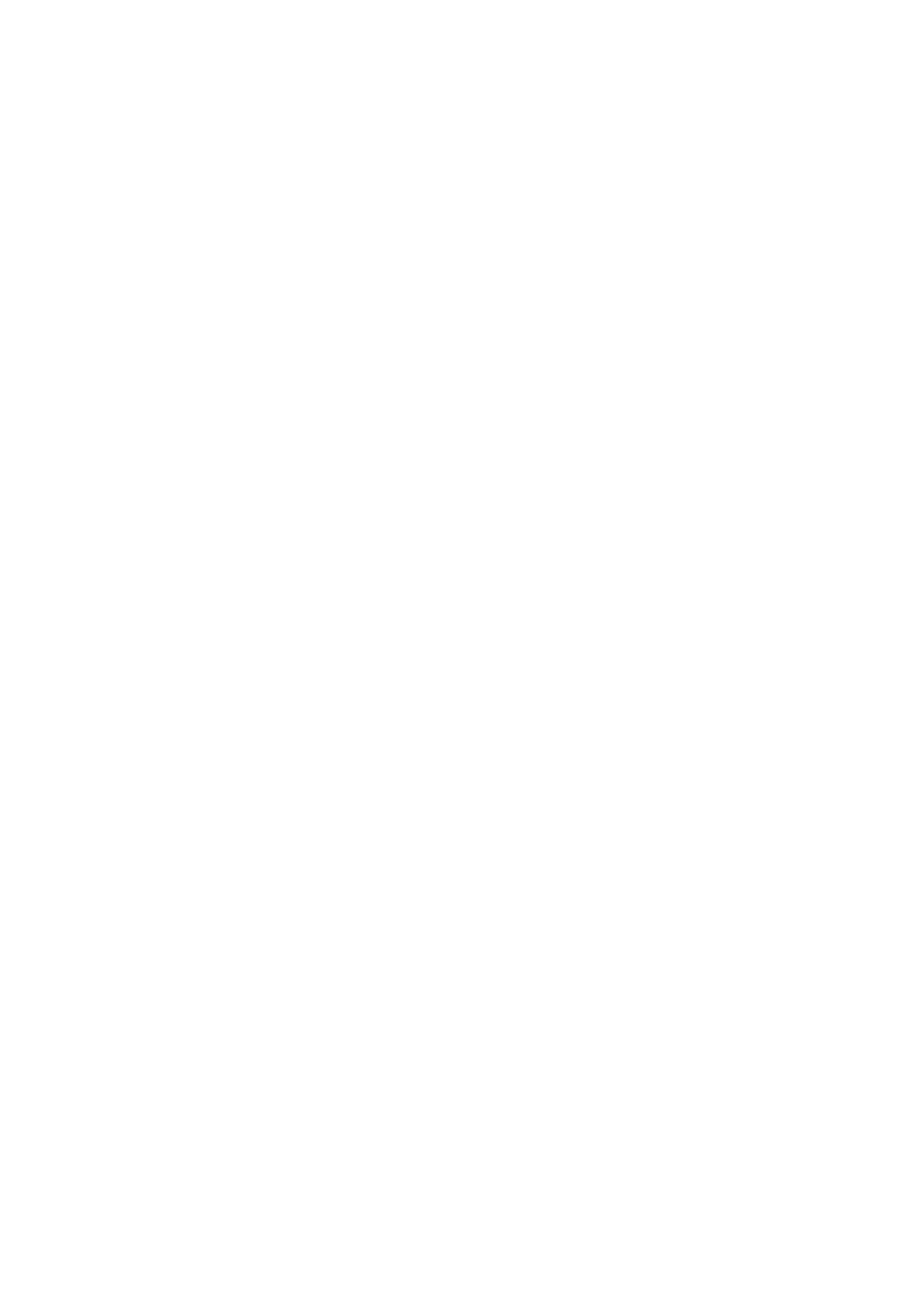### **ANNEXURE TO NOTICE**

## **Explanatory Statement**

*(Pursuant to Section 102 of the Companies Act, 2013 and Other Applicable Provisions)*

### **ITEM NO. 2**

The Board of Directors received an intimation of resignation from M/s. Jayesh Dadia& Associates, Chartered Accountants, Mumbai. As per the provisions of the Companies Act, 2013 read with rules made thereunder, a casual vacancy caused due to the resignation of Statutory Auditor needs to be approved by the members in a general meeting within three months. Accordingly, the Board of Directors have recommended the appointment of M/s. Gada Chedda& Co. LLP, Chartered Accountants, Mumbai to the members of the company for their approval at the Annual General Meeting by way of passing an ordinary resolution to hold office from the conclusion of the ensuing Annual General Meeting till the conclusion of the 34<sup>th</sup> Annual General Meeting of the Company. M/s. Gada Chedda& Co. LLP, Chartered Accountants, Mumbai, have conveyed their consent to be appointed as the Statutory Auditors of the Company along with the confirmation that, their appointment, if approved by the shareholders, would be within the limits prescribed under the Act.

The Directors recommend the resolution for approval of members. None of the Directors and Key Managerial Personnel of the Company or their relatives is concerned or interested in the proposed Item No. 2.

## **ITEM NO. 3**

The Board of Directors, on the recommendation of the Nomination and Remuneration Committee, appointed Mrs. Leen Doshi (DIN:00404404) as an Additional Director of the Company, liable to retire by rotation, requires approval of the Members. Pursuant to the provisions of Section 161(1) of the Act and the Articles of Association of the Company, Mrs. Leena Doshi shall hold office up to the date of this AGM and is eligible to be appointed as a Director. The Company has, in terms of Section 160(1) of the Act, received in writing a notice from a Member, proposing her candidature for the office of Director.

Brief resume of Mrs. Leena Doshi, nature of her expertise in specific functional areas and names of companies in which she holds directorships and memberships/chairmanships of Board Committees, shareholding and relationships between directors inter-se as stipulated under Securities and Exchange Board of India (Listing Obligations and Disclosure Requirements) Regulations, 2015, are provided in the Annexure of the Notice of 29<sup>th</sup> Annual General Meeting. She also affirms that she is not debarred from holding the office of Director by virtue of any order of Securities and Exchange Board of India or any other such authority.

Mrs. Leena Doshi and Mr. Vikram Doshi and their relatives are deemed to be concerned or interested (financially or otherwise) in this resolution. None of the other Directors or key managerial personnel or their relatives is, in anyway, concerned or interested in the said resolution. The Board recommends the Resolution set out at Item no. 3 of the Notice for approval of the Members.

### **ITEM NO. 4**

The Board of Directors of the Company at its meeting held on March 12, 2019 has, subject to the approval of members, appointed Mr. Vikram Doshi (DIN: 00063455) as a Managing Director of the Company for a period of five years w.e.f. March 12, 2019 on terms and conditions including remuneration as recommended by Nomination and Remuneration Committee of the Board.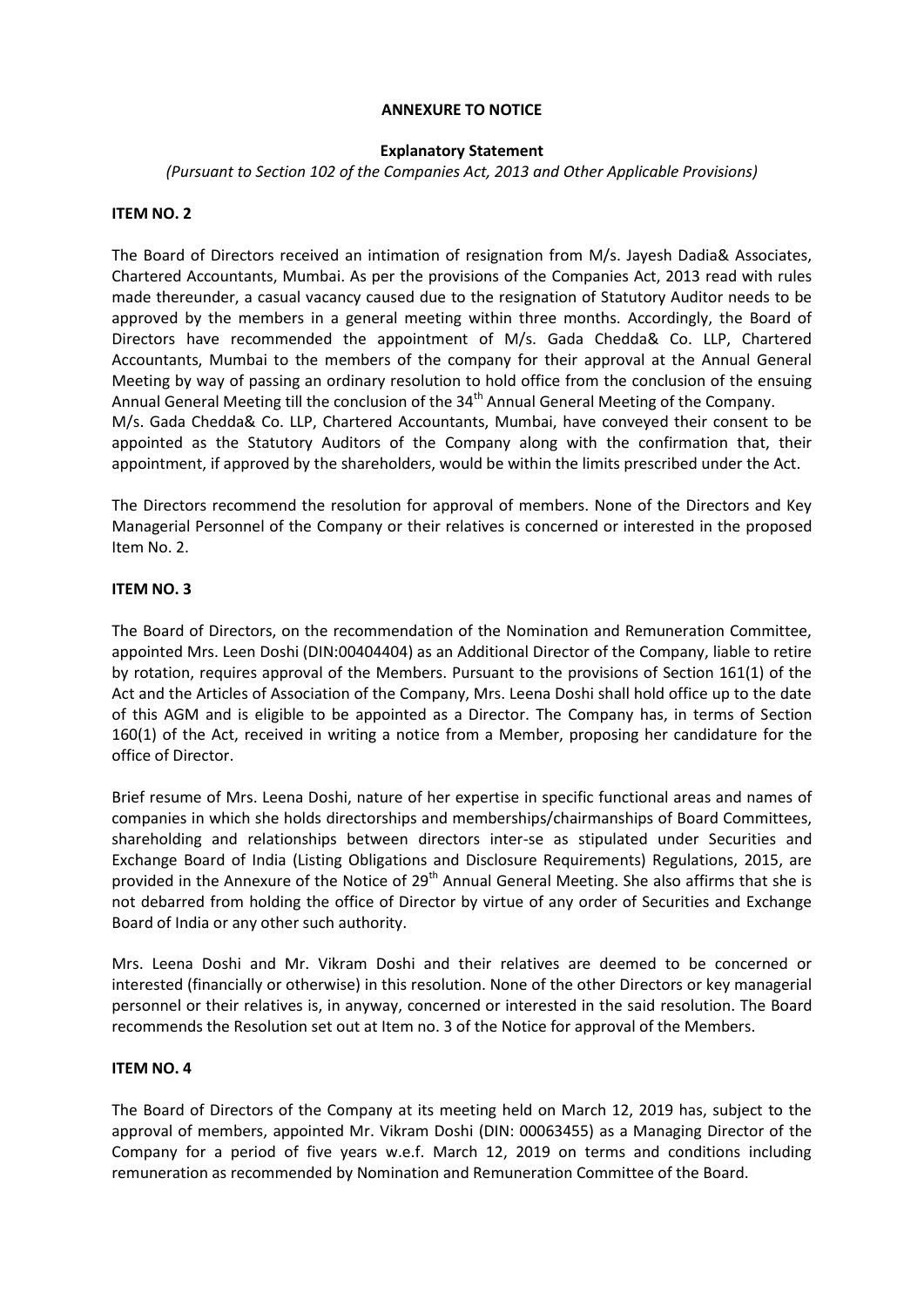It is proposed to seek members' approval for the appointment of and remuneration payable to Mr. Vikram Doshi as a Managing Director of the Company, in terms of the applicable provisions of the Companies Act, 2013 ("the Act").

Broad particulars of the terms of appointment of and remuneration payable to Mr. Vikram Doshi are as under:

### **Salary: Nil**

**Perquisites:** In addition to above, the Managing Directors shall be entitled to the following perquisites with an option to the Managing Director to receive the perquisites in any lawful combination as mutually agreed between him and the Board.

- a. Reimbursement of Medical Expenses incurred for self and his family in accordance with the rules specified by the Company.
- b. Leave Travel Assistance for self and his family once in a year incurred in accordance with the rules specified by the Company.
- c. Personal accident insurance, group coverage for self/family as may be fixed by the Board from time to time.
- d. Provision of Company's car for the use of Company's business and telephone at residence will not be considered as perquisites.

### **Commission:** Nil

### **Remuneration in the event of loss etc.:**

Notwithstanding anything contained herein, in the event of any loss. Absence or inadequacy of profit in any financial year, during the terms of office of the Managing Director, the remuneration by way of salary, perquisites, commissions and other benefits shall not, without the permission of Central Government (if required) exceed the limits prescribed under the Act including Schedule V thereof and rules made hereunder or any amendment, modification, variation or re-enactment thereof.

Mr. Vikram Doshi satisfy all the conditions set out in Part-I of Schedule V to the Act as also conditions set out under subsection (3) of Section 196 of the Act for being eligible for his appointment. He is not disqualified from being appointed as Director in terms of Section 164 of the Act.

Brief resume of Mr. Vikram Doshi and other details, as required to be given pursuant to Regulation 36(3) of the Securities and Exchange Board of India (Listing Obligations and Disclosure Requirements) Regulations, 2015, are separately annexed hereto.

Notwithstanding anything to the contrary herein contained where in any financial year during the currency of tenure of aforesaid Director, the Company has no profits or inadequate profits, the Company will pay remuneration by way of salary, perquisites and allowances to the said Director subject to compliance with the applicable provisions of Schedule V of the Companies Act, 2013 and if necessary, with the approval of Central Government.

Mr. Vikram Doshi and Mrs. Leena Doshi and their relatives are deemed to be concerned or interested (financially or otherwise) in this resolution. None of the other Directors or key managerial personnel or their relatives is, in anyway, concerned or interested in the said resolution. The Board recommends the Resolution set out at Item no. 4 of the Notice for approval of the Members.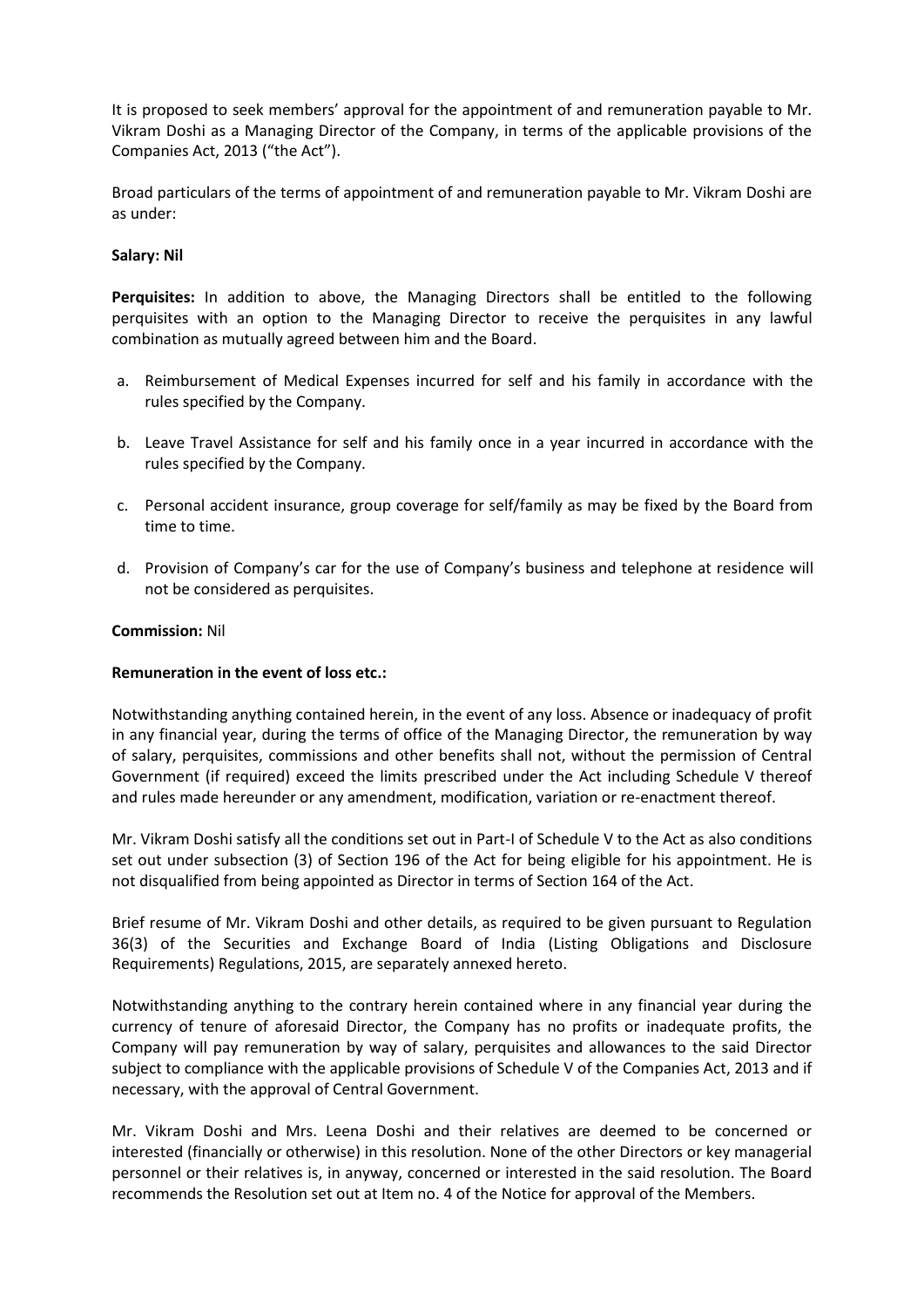### **ITEM NO. 5**

As the Company has three factory premises vacant in Daman, since last several years. Buildings are delapidated and condition of the premises remains low and in very poor conditions. Recently there were serious amount of goods were stolen, for the fifth time. Local police asked us to keep security guards of our own instead of leaving all the premises without any security guards. It was decided to keep security guards and lease out the premises to anyone, who wants to take our premises on lease and offers were made to various brokers and proposal was announced on the various property sites for the same.

Further, the Management had proposed to give on lease premises situated at Unit III, Sr. No. 101/3, Daman Industrial Estate, Village - Kadaiya, Daman - 396 210 to Hata Bevtech Private Limited, on lease for a period of five years, in which relatives of Mr. Vikram Doshi and Mrs. Leena Doshi, Directors of the Company are interested.

Accordingly the Board of Directors in their meeting held on May 28, 2019 have approved the Leave and License Agreement entered with Hata Bevtech Private Limited to give said premises on lease for a period of five years from August 31, 2019 to August 31, 2024, subject to ratification of members of the Company in the  $29<sup>th</sup>$  Annual General Meeting.

As the above premises are provided on lease to Hata Bevtech Private Limited, it would attract provisions of related parties as enumerated in the Companies Act, 2013 and Listing Regulations. The details of transaction are as follow:

| Name of related Party                                                                               | Hata Bevtech Private Limited                                    |  |  |  |  |
|-----------------------------------------------------------------------------------------------------|-----------------------------------------------------------------|--|--|--|--|
| Name of the Director or KMP                                                                         | Mr. Vikram Doshi, Managing Director                             |  |  |  |  |
| who is related                                                                                      | Mrs. Leena Doshi, Director                                      |  |  |  |  |
| Nature of Relationship                                                                              | Mr. Harsh Doshi and Ms. Tanvi Doshi, Directors of Hata          |  |  |  |  |
|                                                                                                     | Beytech Private Limited are relatives of Mr. Vikram Doshi and   |  |  |  |  |
|                                                                                                     | Mrs. Leena Doshi                                                |  |  |  |  |
| <b>Particulars</b><br>of<br>Nature<br>and                                                           | Leave and License Agreement between Hata Bevtech Pvt Ltd        |  |  |  |  |
| Contract                                                                                            | Atcom Technologies Ltd for the ground floor<br>and              |  |  |  |  |
|                                                                                                     | admeasuring 12000 sq. feet of the Building situated at Unit     |  |  |  |  |
|                                                                                                     | III, Sr. No. 101/3, Daman Industrial Estate, Village - Kadaiya, |  |  |  |  |
|                                                                                                     | Daman - 396210                                                  |  |  |  |  |
| <b>Duration of Contract</b>                                                                         | August 31, 2019 to August 31, 2024                              |  |  |  |  |
| of<br>Material terms and Value                                                                      | 1. Total estimated cost for repairing and occupying the         |  |  |  |  |
| Contract                                                                                            | building will be Rs.2200000/- which will be adjusted            |  |  |  |  |
|                                                                                                     | against the rent payable by Hata Bevtech Pvt Ltd. Hata          |  |  |  |  |
|                                                                                                     | Bevtech Pvt Ltd will be incurring the full cost of repair       |  |  |  |  |
|                                                                                                     | stated above and such cost borne will be considered as          |  |  |  |  |
|                                                                                                     | advance rental by Atcom Technologies Ltd.                       |  |  |  |  |
|                                                                                                     | Consideration of Rs. 96000 p.m.<br>2.                           |  |  |  |  |
|                                                                                                     | (12000 sq. feet @ Rs. 8)                                        |  |  |  |  |
|                                                                                                     | Security Deposit of Rs. 288000/-<br>3.                          |  |  |  |  |
|                                                                                                     | Applicable Stamp duty for the registration of Agreement<br>4.   |  |  |  |  |
|                                                                                                     | will be paid by Hata Bevtech Private Limited                    |  |  |  |  |
| The manner of determining the                                                                       | The pricing of the lease agreement is decided keeping view of   |  |  |  |  |
| the current market price in the area. The duration is decided<br>other commercial<br>pricing<br>and |                                                                 |  |  |  |  |
| terms                                                                                               | keeping in view the need of the Company and future-plans.       |  |  |  |  |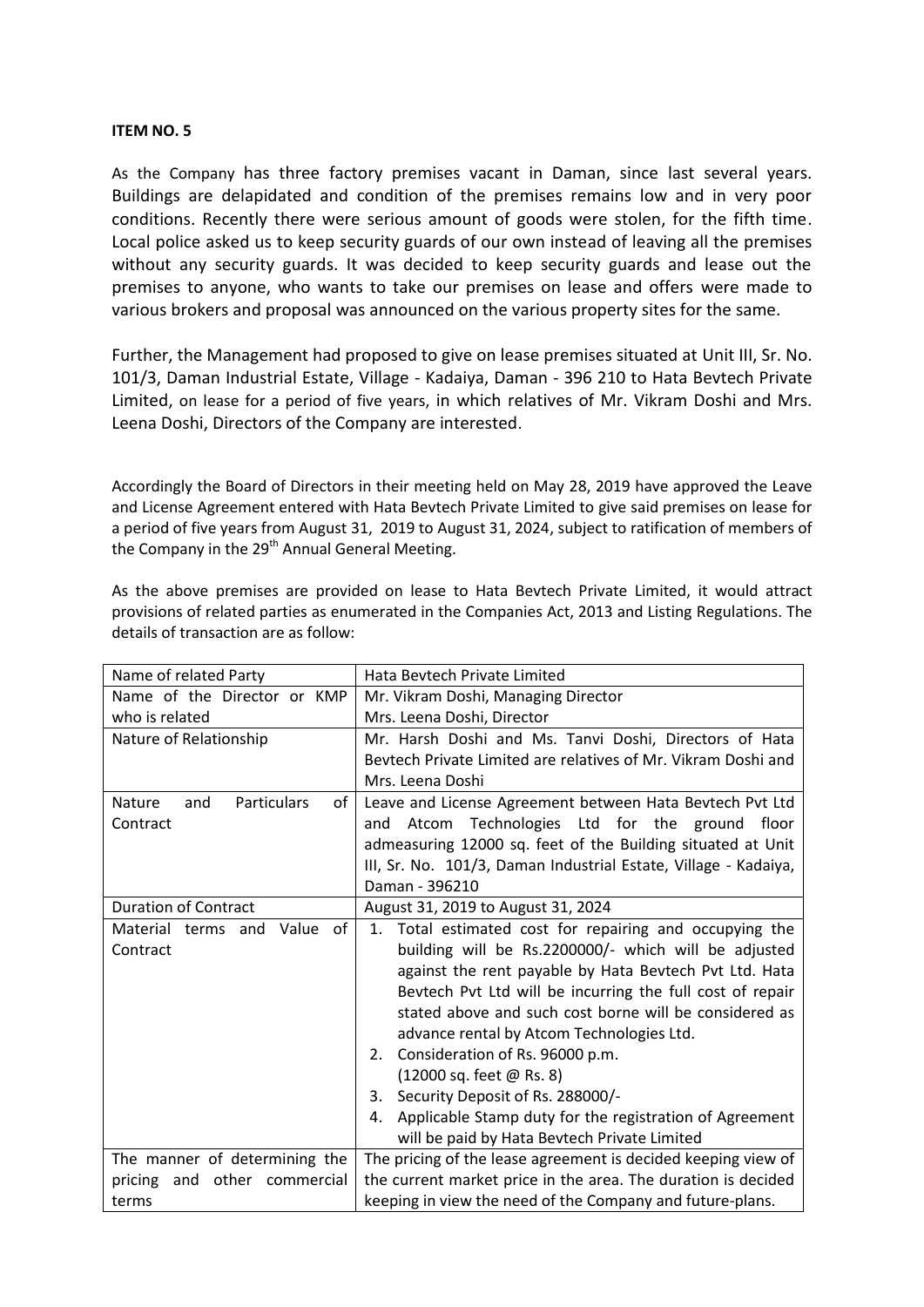The above resolution is statutory requirement that shareholder should approve the said Leave and License Agreement and copy of such Leave and License Agreement is available for inspection at the Registered Office on all working days during business hour and will be placed in the Annual General Meeting.

Mr. Vikram Doshi and Mrs. Leena Doshi and their relatives are deemed to be concerned or interested (financially or otherwise) in this resolution. None of the other Directors or key managerial personnel or their relatives is, in anyway, concerned or interested in the said resolution. The Board recommends the Resolution set out at Item no. 5 of the Notice for approval of the Members.

## **ITEM NO. 6**

In order to achieve long term strategic and business objectives, the Board of Directors of the Company propose to increase the limits of borrowings under section 180 of the Companies Act, 2013 and the rules made thereunder; the Company needs to obtain prior approval of shareholders / members by way of special resolution passed at the General Meeting in case the amount of borrowing is more than 100% of its paid up capital, free reserves and securities premium account.

Accordingly, the Board of Directors of the Company propose to obtain approval of shareholders by way of special resolution as contained in the notice of the Annual General Meeting for an amount not exceeding INR 500,00,00,000 (Indian Rupees Five Hundred Crore Only) outstanding at any time notwithstanding that such borrowings are in excess of limits given under Section 180 of the Companies Act, 2013. The Directors therefore, recommend the Special Resolution for approval of the shareholders. None of the Directors, Key Managerial Personnel of the Company or their relatives or any of other officials of the Company as contemplated in the provisions of Section 102 of the Companies Act, 2013 is, in any way, financially or otherwise, concerned or interested in the resolution.

## **ITEM NO. 7**

In order to achieve long term strategic and business objectives, the Board of Directors of the Company propose to make use of the same by making investment in other bodies corporate or granting loans, giving guarantee or providing security to other persons or other body corporate or as and when required. Pursuant to the provisions of section 186(3) of the Companies Act, 2013 and rules made thereunder, the Company needs to obtain prior approval of shareholders / members by way of special resolution passed at the General Meeting in case the amount of investment, loan, guarantee or security proposed to be made is more than the higher of sixty percent of the paid up share capital, free reserves and securities premium account or one hundred percent of free reserves and securities premium account.

Accordingly, the Board of Directors of the Company propose to obtain approval of shareholders by way of special resolution as contained in the notice of the Annual General Meeting for an amount not exceeding INR 100,00,00,000 (Indian Rupees One Hundred Crore Only) outstanding at any time notwithstanding that such investments, outstanding loans given or to be given and guarantees and security provided are in excess of the limits prescribed under Section 186 of the Companies Act, 2013. The Directors therefore, recommend the Special Resolution for approval of the shareholders. None of the Directors, Key Managerial Personnel of the Company or their relatives or any of other officials of the Company as contemplated in the provisions of Section 102 of the Companies Act, 2013 is, in any way, financially or otherwise, concerned or interested in the resolution.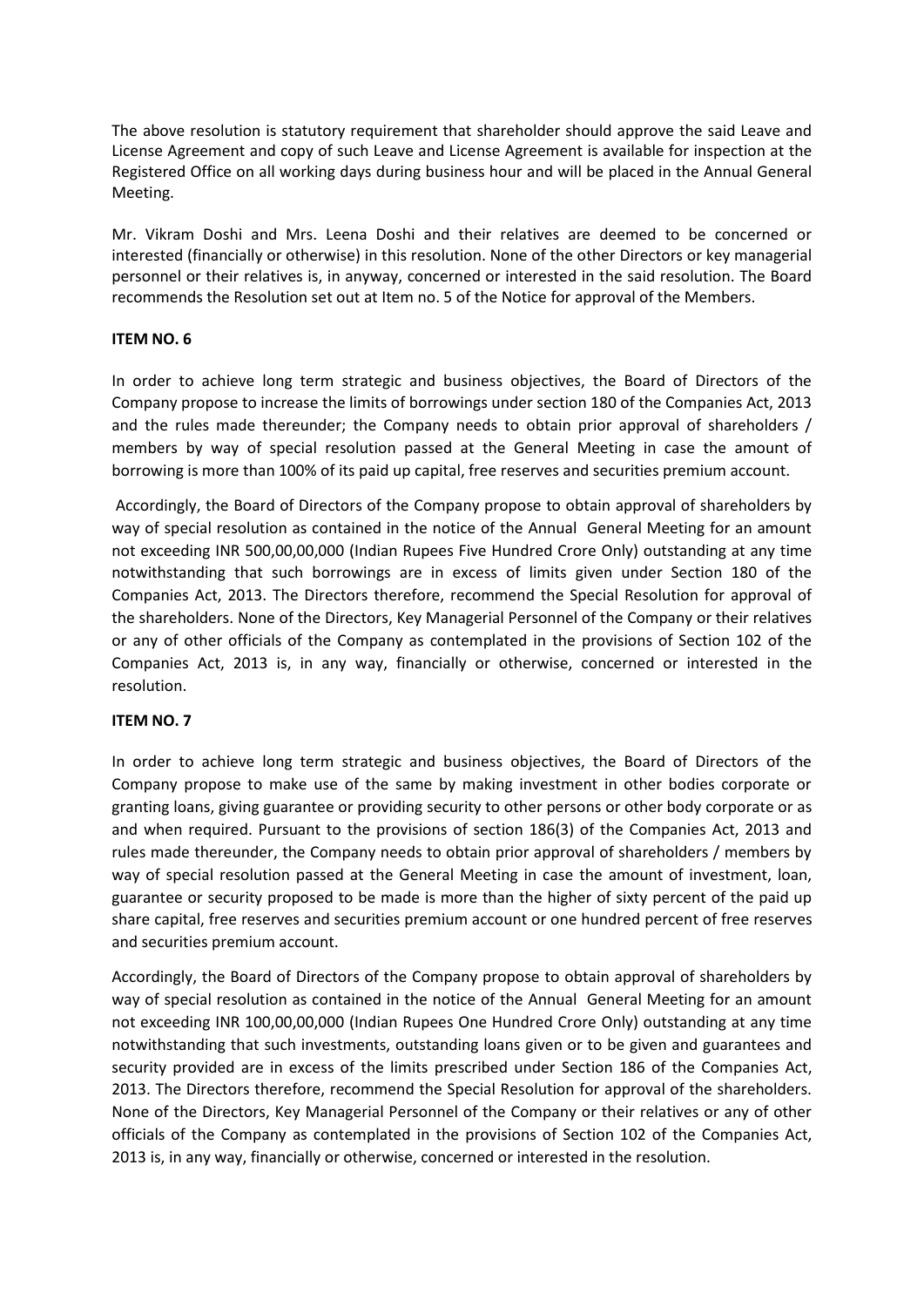By order of the Board of Directors

Date : August 12, 2019 **Vikram Doshi** Place : Mumbai *Managing Director*

Registered Office 2F Court Chambers, New Marine Lines 35, Behind Income Tax Office, Churchgate, Mumbai 400 020 CIN: L29299MH1989PLC054224 | Phone: +91 22 2200 7001 Email: atcomcs@gmail.com | Website: www.atcomtech.co.in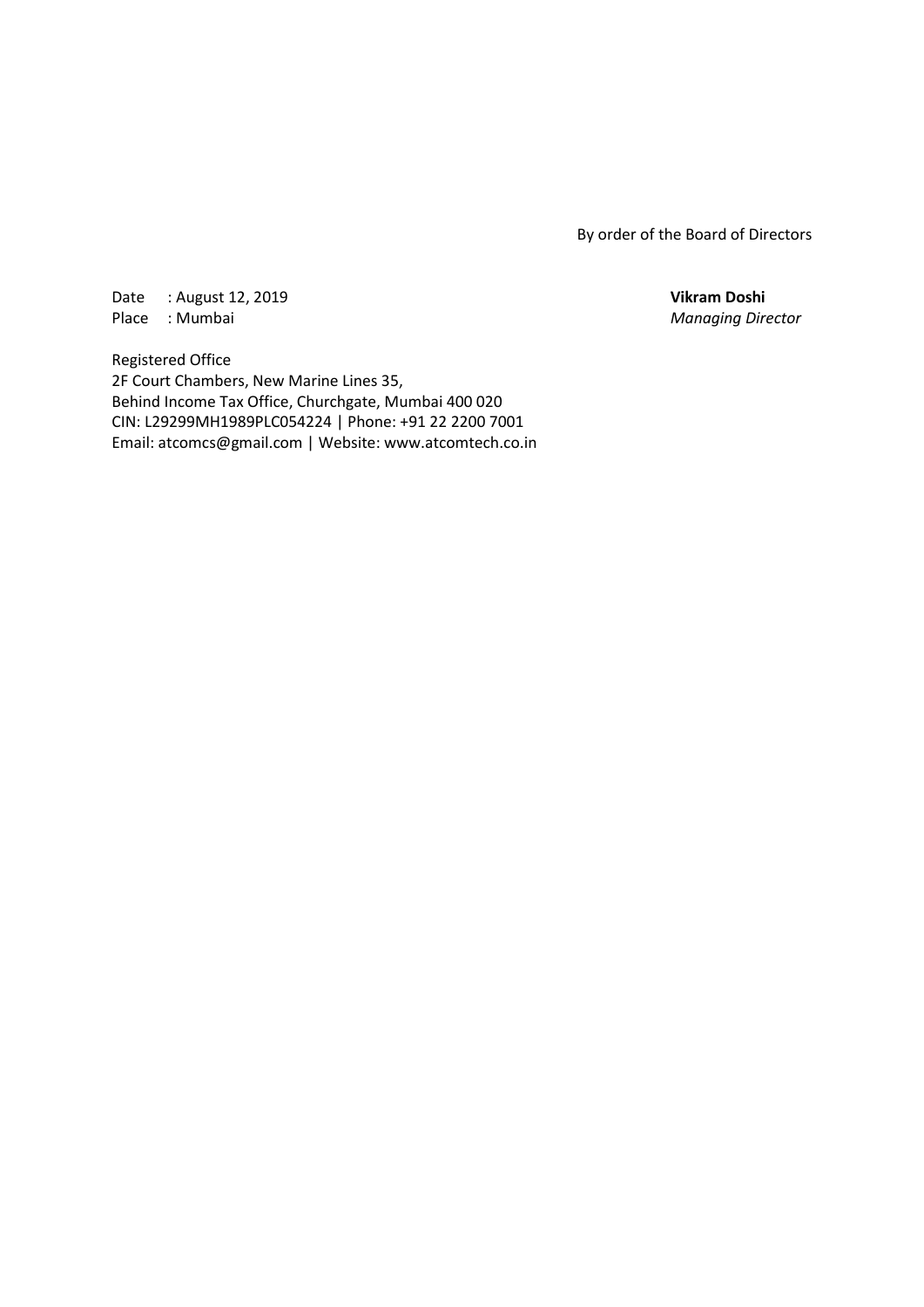## **Additional Information of Director recommended for appointment / re-appointment**

*(Pursuant to the Regulation 36(3) of the Securities and Exchange Board of India (Listing Obligations and Disclosure Requirements) Regulations, 2015)*

## **1. Mrs. Leena Doshi**

| Age                                       |                | 54 Years                                           |  |  |  |  |
|-------------------------------------------|----------------|----------------------------------------------------|--|--|--|--|
| Date of Appointment on the Board          |                | April 8, 2019                                      |  |  |  |  |
| Qualification                             |                | <b>BA</b>                                          |  |  |  |  |
| Nature of Expertise in functional areas   |                | Wide experience in the field of Human Resource     |  |  |  |  |
| Terms and conditions of Appointment       | $\ddot{\cdot}$ | Mrs. Leena Doshi was appointed as a Non-           |  |  |  |  |
|                                           |                | Executive Director, liable to retire by rotation   |  |  |  |  |
| Shareholding in the Company as on March   | $\ddot{\cdot}$ | <b>NIL</b>                                         |  |  |  |  |
| 31, 2019                                  |                |                                                    |  |  |  |  |
| Relationship with other Directors / Key   |                | Spouse of Mr. Vikram Doshi and not related to      |  |  |  |  |
| Managerial Personnel                      |                | any other Director / Key Managerial Personnel      |  |  |  |  |
| Number of meetings of the Board attended  |                | $\mathbf{1}$                                       |  |  |  |  |
| during the year                           |                |                                                    |  |  |  |  |
| Directorships of other Boards as on March | $\ddot{\cdot}$ | <b>Vaarad Ventures Limited</b><br>$\mathbf{1}$ .   |  |  |  |  |
| 31, 2019                                  |                | Atco Water Technologies Limited<br>2.              |  |  |  |  |
|                                           |                | Varuna Drinking Water Solutions Limited<br>3.      |  |  |  |  |
|                                           |                | Geo Thermal Water Limited<br>4.                    |  |  |  |  |
|                                           |                | 5.<br>Kimaya Shoppe Limited                        |  |  |  |  |
|                                           |                | Anew Electronic Industries Private Limited<br>6.   |  |  |  |  |
|                                           |                | 7.<br>Doshi Enterprises Private Limited            |  |  |  |  |
|                                           |                | Print Superb Printers Private Limited<br>8.        |  |  |  |  |
|                                           |                | 9.<br>Covet Securities and Leasing Private Limited |  |  |  |  |
| Membership/Chairmanship of Committees     |                | Audit Committee - Member of Vaarad Ventures        |  |  |  |  |
| of other Boards as on March 31, 2019      |                | Limited                                            |  |  |  |  |
|                                           |                |                                                    |  |  |  |  |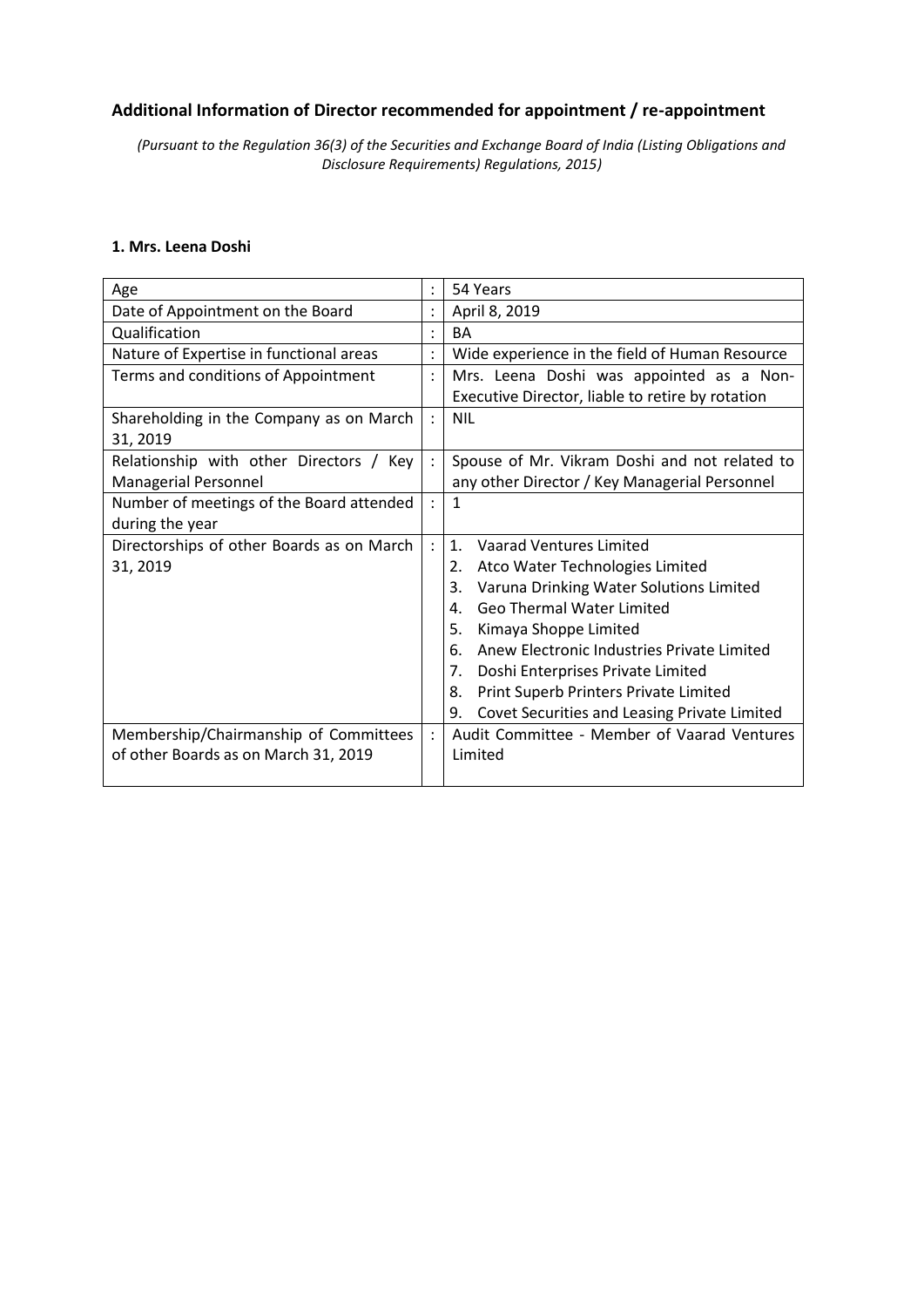## **2. Mr. Vikram Doshi**

| Age                                       |                | 60 Years                                           |  |  |  |  |
|-------------------------------------------|----------------|----------------------------------------------------|--|--|--|--|
| Date of Appointment on the Board          |                | March 12, 2019                                     |  |  |  |  |
| Qualification                             | $\ddot{\cdot}$ | B. Com                                             |  |  |  |  |
| Nature of Expertise in functional areas   |                | Wide experience in the field of Technology,        |  |  |  |  |
|                                           |                | finance and legal matters                          |  |  |  |  |
| Terms and conditions of Appointment       |                | Mr. Vikram Doshi was appointed as a Managing       |  |  |  |  |
|                                           |                | Director, on terms and conditions mentioned in     |  |  |  |  |
|                                           |                | Item No. 4 of Explanatory Statements               |  |  |  |  |
| Shareholding in the Company as on March   |                | <b>NIL</b>                                         |  |  |  |  |
| 31, 2019                                  |                |                                                    |  |  |  |  |
| Relationship with other Directors / Key   |                | Spouse of Mr. Vikram Doshi and not related to      |  |  |  |  |
| Managerial Personnel                      |                | any other Director / Key Managerial Personnel      |  |  |  |  |
| Number of meetings of the Board attended  | $\ddot{\cdot}$ | 9                                                  |  |  |  |  |
| during the year                           |                |                                                    |  |  |  |  |
| Directorships of other Boards as on March | $\ddot{\cdot}$ | 1.<br>Atco Water Technologies Limited              |  |  |  |  |
| 31, 2019                                  |                | Kimaya Shoppe Limited<br>2.                        |  |  |  |  |
|                                           |                | <b>Atcomaart Services Limited</b><br>3.            |  |  |  |  |
|                                           |                | Print Superb Printers Private Limited<br>4.        |  |  |  |  |
|                                           |                | <b>Atco Limited</b><br>5.                          |  |  |  |  |
|                                           |                | <b>Geo Thermal Water Limited</b><br>6.             |  |  |  |  |
|                                           |                | Doshi Enterprises Private Limited<br>7.            |  |  |  |  |
|                                           |                | Anewera Marketing Private Limited<br>8.            |  |  |  |  |
|                                           |                | Covet Securities and Leasing Private Limited<br>9. |  |  |  |  |
|                                           |                | 10. C2M Technologies India Limited                 |  |  |  |  |
| Membership/Chairmanshipof Committees      |                | <b>NIL</b>                                         |  |  |  |  |
| of other Boards as on March 31, 2019      |                |                                                    |  |  |  |  |

By order of the Board of Directors

Date : August 12, 2019 **Vikram Doshi** Place : Mumbai *Managing Director*

Registered Office

2F Court Chambers, New Marine Lines 35, Behind Income Tax Office, Churchgate, Mumbai 400 020 CIN: L29299MH1989PLC054224 | Phone: +91 22 2200 7001 Email: atcomcs@gmail.com | Website: www.atcomtech.co.in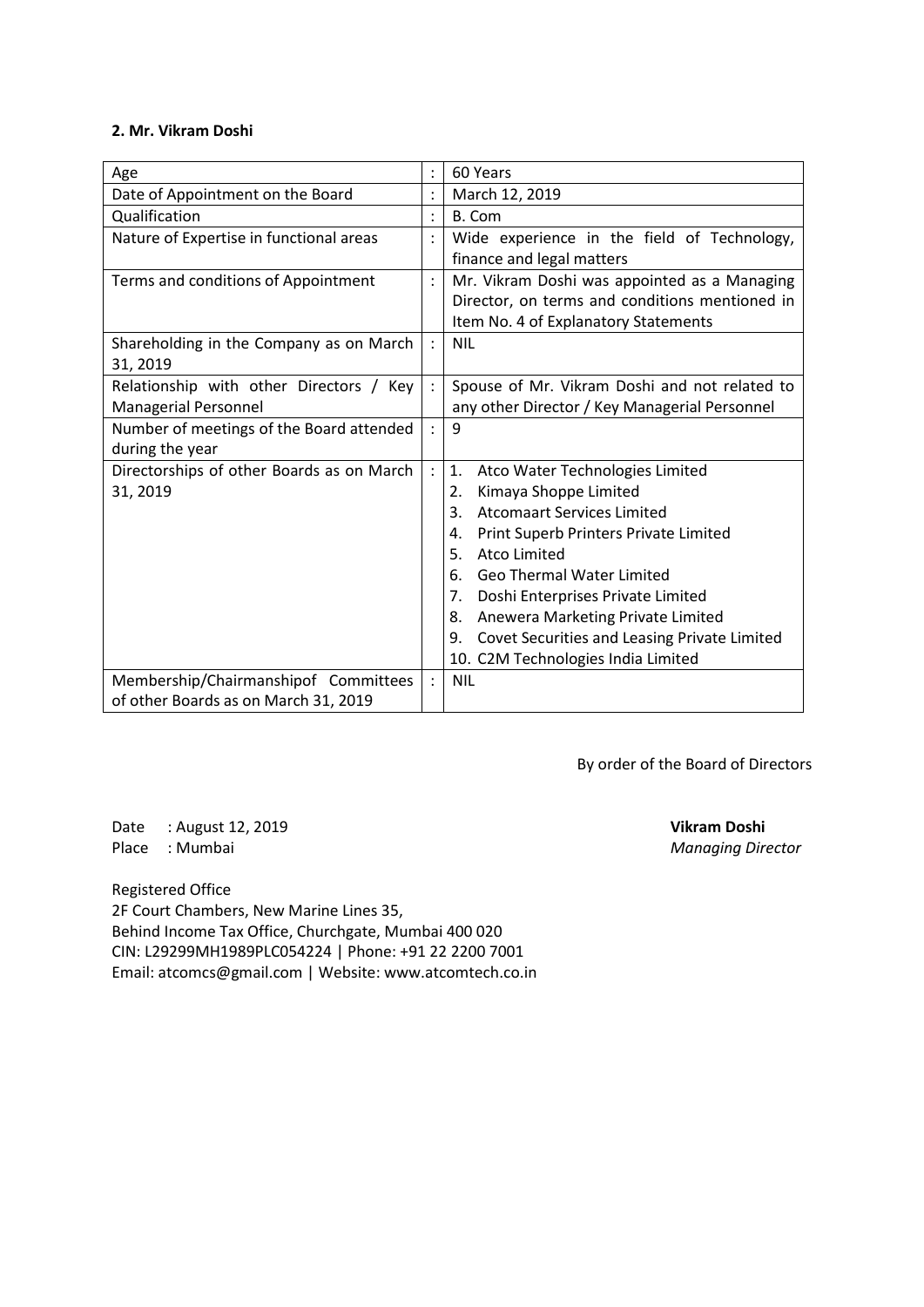# **How do I vote electronically using NSDL e-Voting system?**

*The way to vote electronically on NSDL e-Voting system consists of "Two Steps" which are mentioned below:*

# **Step 1 : Log-in to NSDL e-Voting system at** <https://www.evoting.nsdl.com/> **Step 2 : Cast your vote electronically on NSDL e-Voting system.**

**Details on Step 1 is mentioned below:**

# **How to Log-into NSDL e-Voting website?**

- 1. Visit the e-Voting website of NSDL. Open web browser by typing the following URL:<https://www.evoting.nsdl.com/> either on a Personal Computer or on a mobile.
- 2. Once the home page of e-Voting system is launched, click on the icon "Login" which is available under 'Shareholders' section.
- 3. A new screen will open. You will have to enter your User ID, your Password and a Verification Code as shown on the screen.

*Alternatively, if you are registered for NSDL eservices i.e. IDEAS, you can log-in at <https://eservices.nsdl.com/> with your existing IDEAS login. Once you log-in to NSDL eservices after using your log-in credentials, click on e-Voting and you can proceed to Step 2 i.e. Cast your vote electronically.*

4. Your User ID details are given below :

| Manner of holding shares i.e. Demat   Your User ID is:<br>(NSDL or CDSL) or Physical |                                                                                                                                                                     |
|--------------------------------------------------------------------------------------|---------------------------------------------------------------------------------------------------------------------------------------------------------------------|
| a) For Members who hold shares in<br>demat account with NSDL.                        | 8 Character DP ID followed by 8 Digit<br>Client ID<br>For example if your DP ID is IN300***<br>and Client ID is $12*****$ then your user<br>ID is IN300***12******. |
| b) For Members who holdshares in<br>demat account with CDSL.                         | 16 Digit Beneficiary ID<br>For example if your Beneficiary ID is<br>$12****************$ then your user ID is<br>17**************                                   |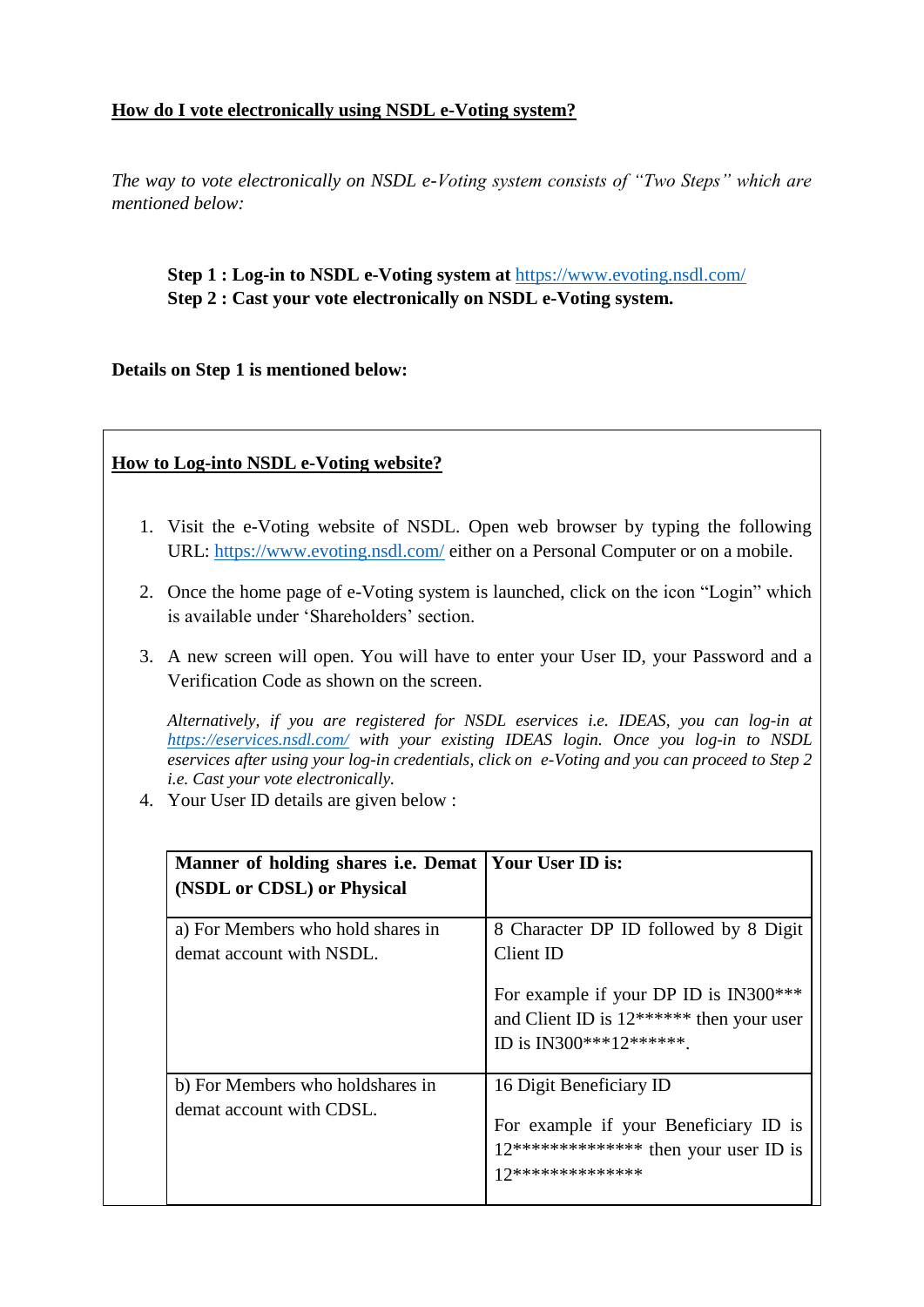|                |  |  |  |  |                                                                                               |  | c) For Members holding shares in EVEN Number followed by Folio |  |  |
|----------------|--|--|--|--|-----------------------------------------------------------------------------------------------|--|----------------------------------------------------------------|--|--|
| Physical Form. |  |  |  |  | Number registered with the company                                                            |  |                                                                |  |  |
|                |  |  |  |  | For example if folio number is $001***$<br>and EVEN is 101456 then user ID is<br>101456001*** |  |                                                                |  |  |

- 5. Your password details are given below:
	- a) If you are already registered for e-Voting, then you can user your existing password to login and cast your vote.
	- b) If you are using NSDL e-Voting system for the first time, you will need to retrieve the "initial password" which was communicated to you. Once you retrieve your "initial password", you need to enter the "initial password" and the system will force you to change your password.
	- c) How to retrieve your 'initial password'?
		- (i) If your email ID is registered in your demat account or with the company, your "initial password" is communicated to you on your email ID. Trace the email sent to you from NSDL from your mailbox. Open the email and open the attachment i.e. a .pdf file. Open the .pdf file. The password to open the .pdf file is your 8 digit client ID for NSDL account, last 8 digits of client ID for CDSL account or folio number for shares held in physical form. The .pdf file contains your "User ID" and your "initial password".
		- (ii) If your email ID is not registered, your "initial password" is communicated to you on your postal address.
- 6. If you are unable to retrieve or have not received the " Initial password" or have forgotten your password:
	- a) Click on "**[Forgot User Details/Password](https://www.evoting.nsdl.com/eVotingWeb/commonhtmls/NewUser.jsp)**?"(If you are holding shares in your demat account with NSDL or CDSL) option available on www.evoting.nsdl.com.
	- b) **[Physical User Reset Password](https://www.evoting.nsdl.com/eVotingWeb/commonhtmls/PhysicalUser.jsp)**?" (If you are holding shares in physical mode) option available on [www.evoting.nsdl.com.](http://www.evoting.nsdl.com/)
	- c) If you are still unable to get the password by aforesaid two options, you can send a request at [evoting@nsdl.co.in](mailto:evoting@nsdl.co.in) mentioning your demat account number/folio number, your PAN,your name and your registered address.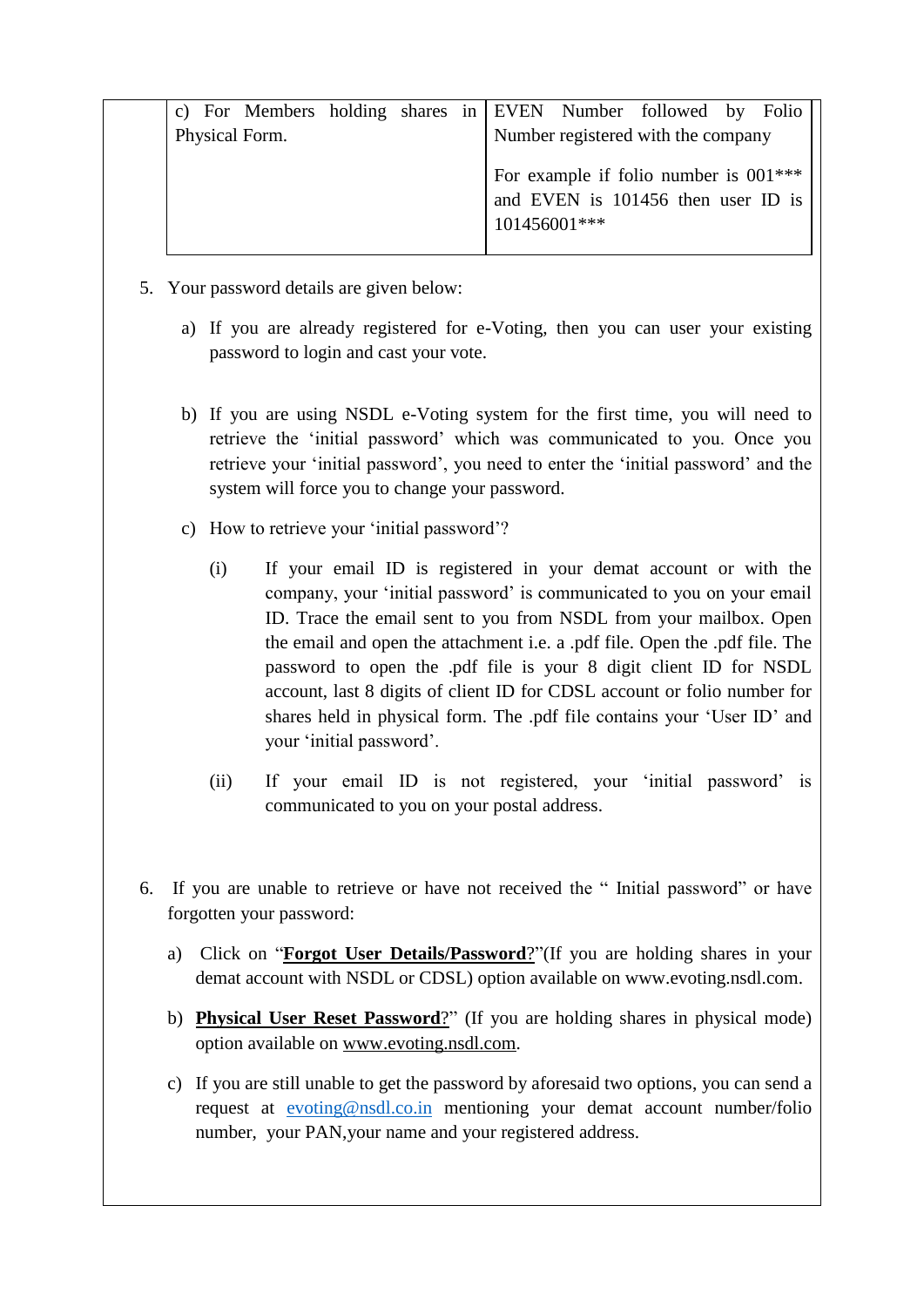- 7. After entering your password, tick on Agree to "Terms and Conditions" by selecting on the check box.
- 8. Now, you will have to click on "Login" button.
- 9. After you click on the "Login" button, Home page of e-Voting will open.

# **Details on Step 2 is given below:**

## **How to cast your vote electronically on NSDL e-Voting system?**

- 1. After successful login at Step 1, you will be able to see the Home page of e-Voting.Click on e-Voting. Then,click on Active Voting Cycles.
- 2. After click on Active Voting Cycles, you will be able to see all the companies "EVEN" in which you are holding shares and whose voting cycle is in active status.
- 3. Select "EVEN" of company for which you wish to cast your vote.
- 4. Now you are ready for e-Voting as the Voting page opens.
- 5. Cast your vote by selecting appropriate options i.e. assent or dissent, verify/modify the number of shares for which you wish to cast your vote and click on "Submit" and also "Confirm" when prompted.
- 6. Upon confirmation, the message "Vote cast successfully" will be displayed.
- 7. You can also take the printout of the votes cast by you by clicking on the print option on the confirmation page.
- 8. Once you confirm your vote on the resolution, you will not be allowed to modify your vote.

# **General Guidelines for shareholders**

- 1 Institutional shareholders (i.e. other than individuals, HUF, NRI etc.) are required to send scanned copy (PDF/JPG Format) of the relevant Board Resolution/ Authority letter etc. with attested specimen signature of the duly authorized signatory(ies) who are authorized to vote, to the Scrutinizer by e-mail to **kushlarawatcs@gmail.com** with a copy marked to [evoting@nsdl.co.in.](mailto:evoting@nsdl.co.in)
- 2. It is strongly recommended not to share your password with any other person and take utmost care to keep your password confidential. Login to the e-voting website will be disabled upon five unsuccessful attempts to key in the correct password. In such an event, you will need to go through the ["Forgot User Details/Password?"](https://www.evoting.nsdl.com/eVotingWeb/commonhtmls/NewUser.jsp) or ["Physical](https://www.evoting.nsdl.com/eVotingWeb/commonhtmls/PhysicalUser.jsp)  [User Reset Password?"](https://www.evoting.nsdl.com/eVotingWeb/commonhtmls/PhysicalUser.jsp) option available on www.evoting.nsdl.com to reset the password.